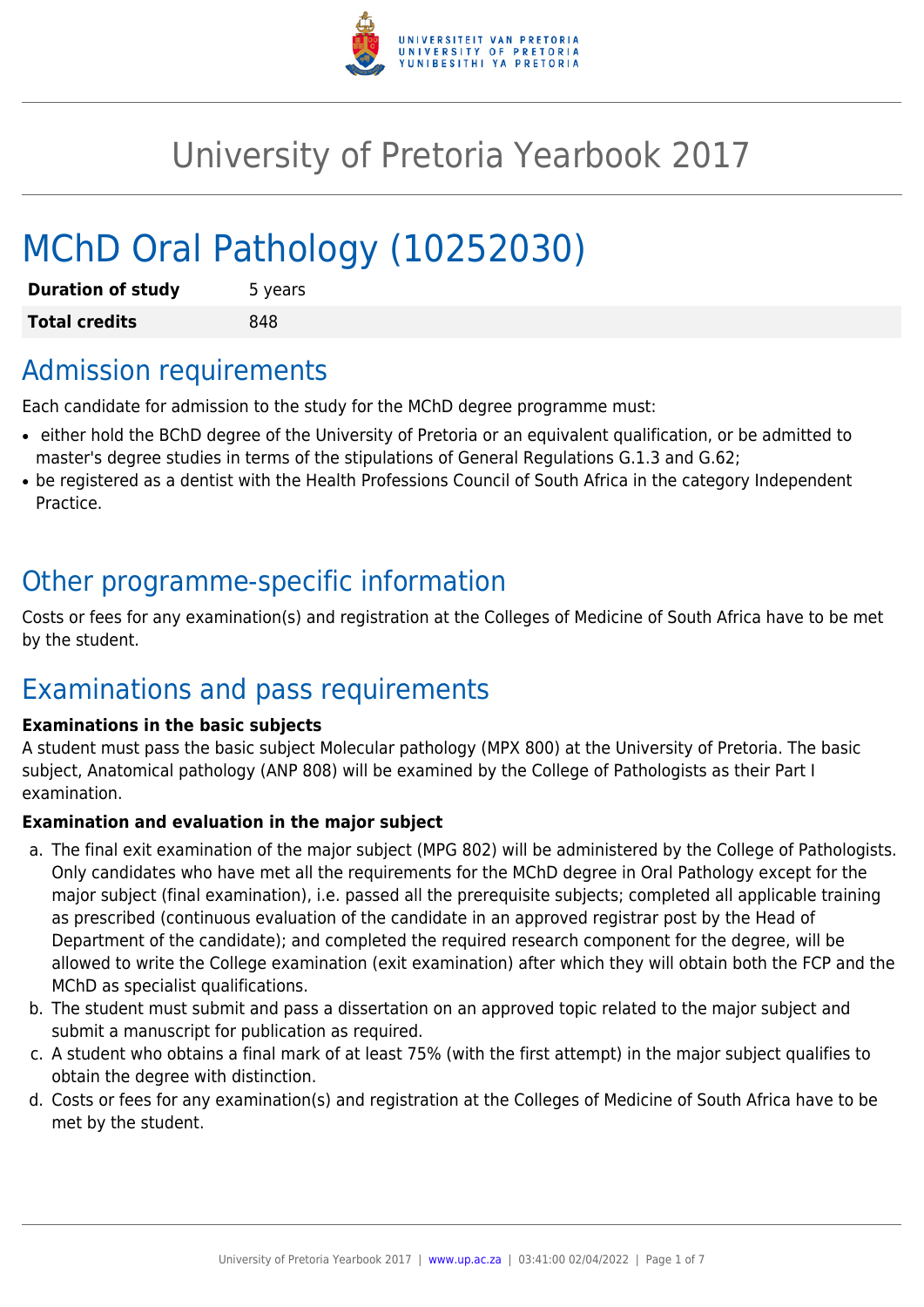

# Exemption

Exemption may be granted by the Dean, on the recommendation of the Head of Department by virtue of comparable training and/or experience in terms of the requirements of School Regulations, with the proviso that exemption from the examination and evaluation in the major subject may not be granted.

**Please note**: The regulations of the Health Professions Council of South Africa, as published in the Government Gazette No. 4631 of 11 January 1991 – Notice No. R.40 (as amended), will be used as a criterion in determining the period of exemption.

# Pass with distinction

A student who obtains a final mark of at least 75% (with the first attempt) in the major subject qualifies to obtain the degree with distinction.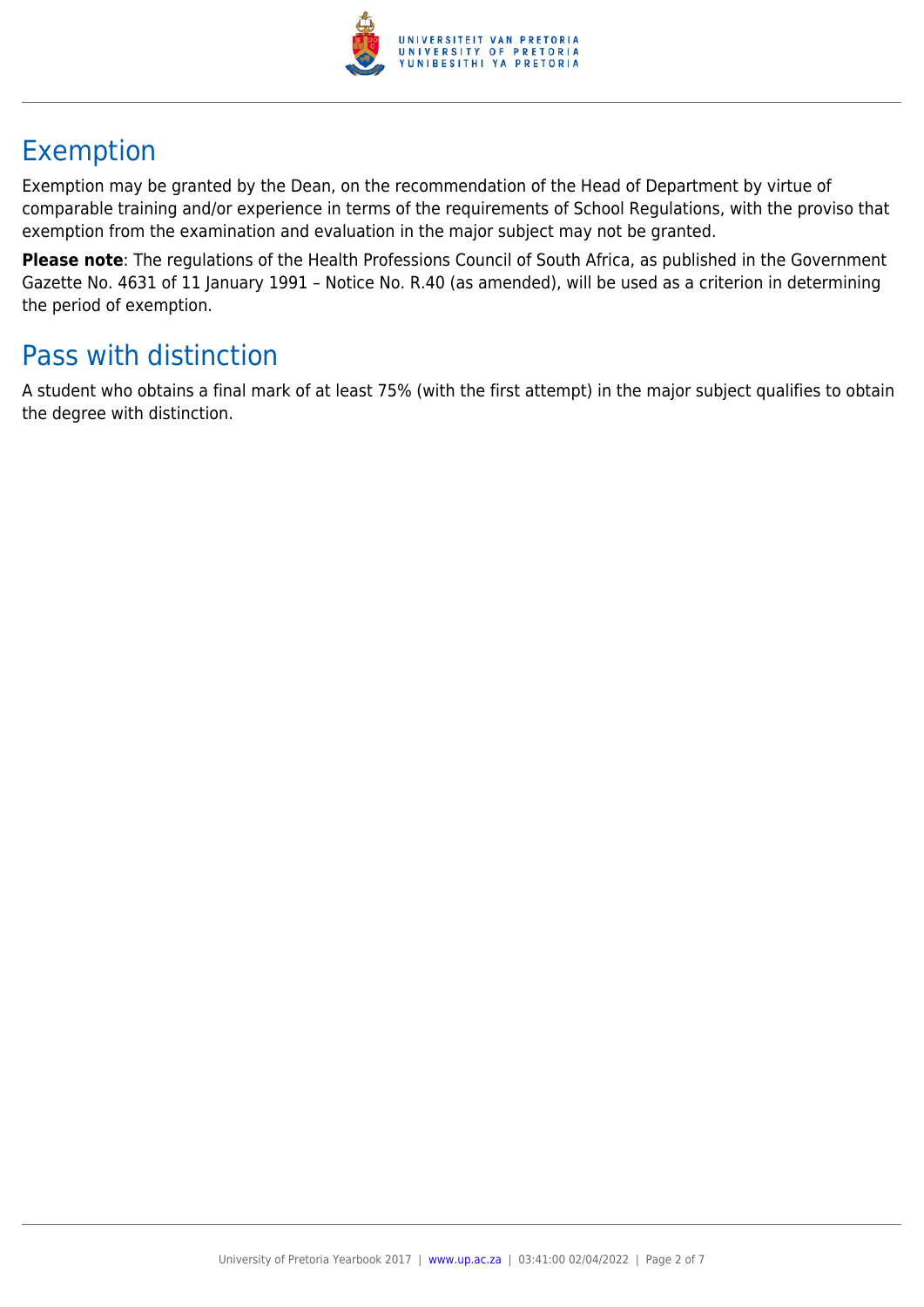

#### **Minimum credits: 668**

### **Core modules**

[Anatomical pathology 808](https://www.up.ac.za/parents/yearbooks/2017/modules/view/ANP 808) (ANP 808) - Credits: 48.00 [Oral pathology 802](https://www.up.ac.za/parents/yearbooks/2017/modules/view/MPG 802) (MPG 802) - Credits: 500.00 [Molecular pathology 800](https://www.up.ac.za/parents/yearbooks/2017/modules/view/MPX 800) (MPX 800) - Credits: 120.00 [Ethics and human rights 800](https://www.up.ac.za/parents/yearbooks/2017/modules/view/EHR 800) (EHR 800) - Credits: 0.00 [Applied research methodology 802](https://www.up.ac.za/parents/yearbooks/2017/modules/view/TNM 802) (TNM 802) - Credits: 0.00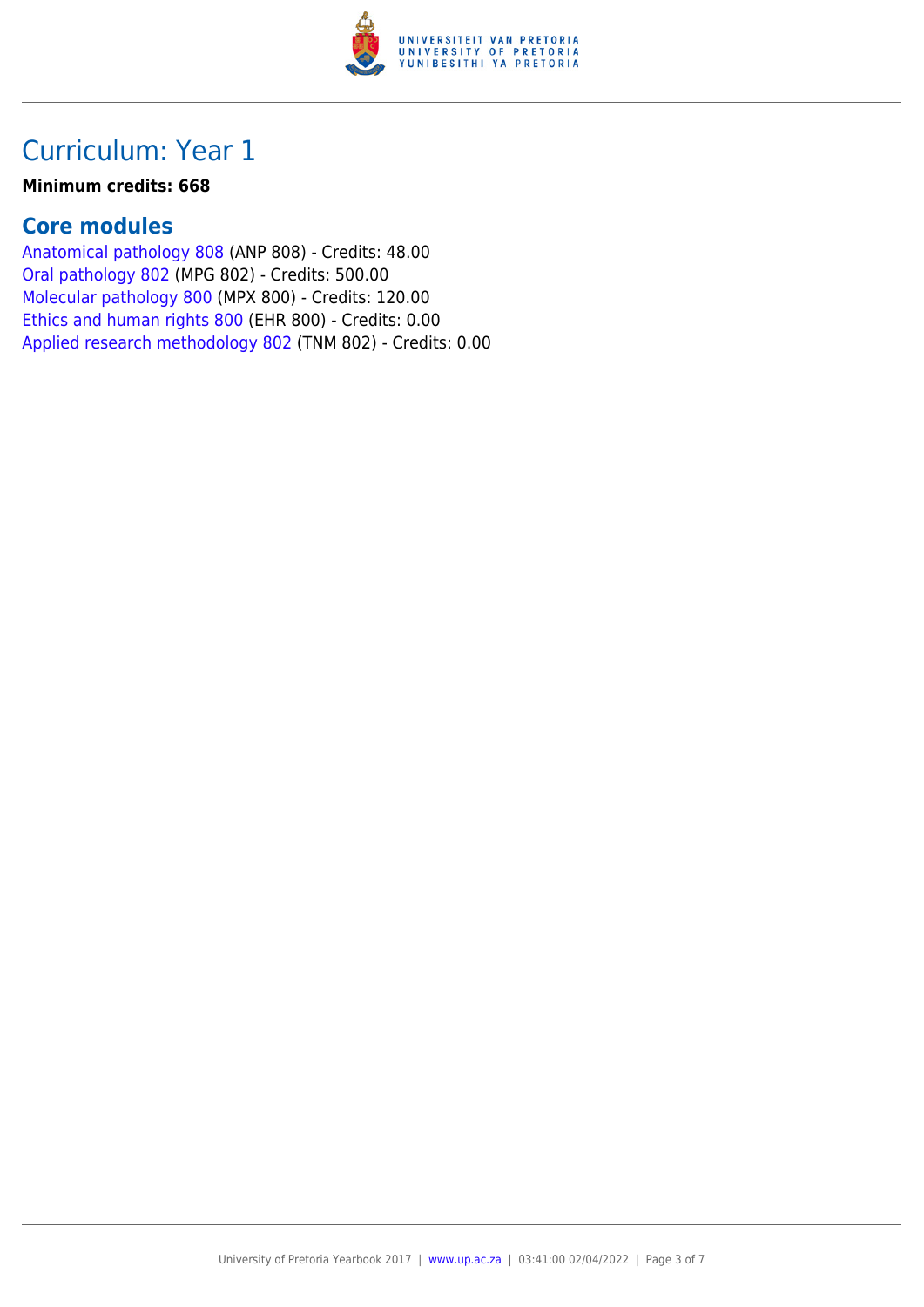

#### **Minimum credits: 668**

### **Core modules**

[Anatomical pathology 808](https://www.up.ac.za/parents/yearbooks/2017/modules/view/ANP 808) (ANP 808) - Credits: 48.00 [Oral pathology 802](https://www.up.ac.za/parents/yearbooks/2017/modules/view/MPG 802) (MPG 802) - Credits: 500.00 [Molecular pathology 800](https://www.up.ac.za/parents/yearbooks/2017/modules/view/MPX 800) (MPX 800) - Credits: 120.00 [Ethics and human rights 800](https://www.up.ac.za/parents/yearbooks/2017/modules/view/EHR 800) (EHR 800) - Credits: 0.00 [Applied research methodology 802](https://www.up.ac.za/parents/yearbooks/2017/modules/view/TNM 802) (TNM 802) - Credits: 0.00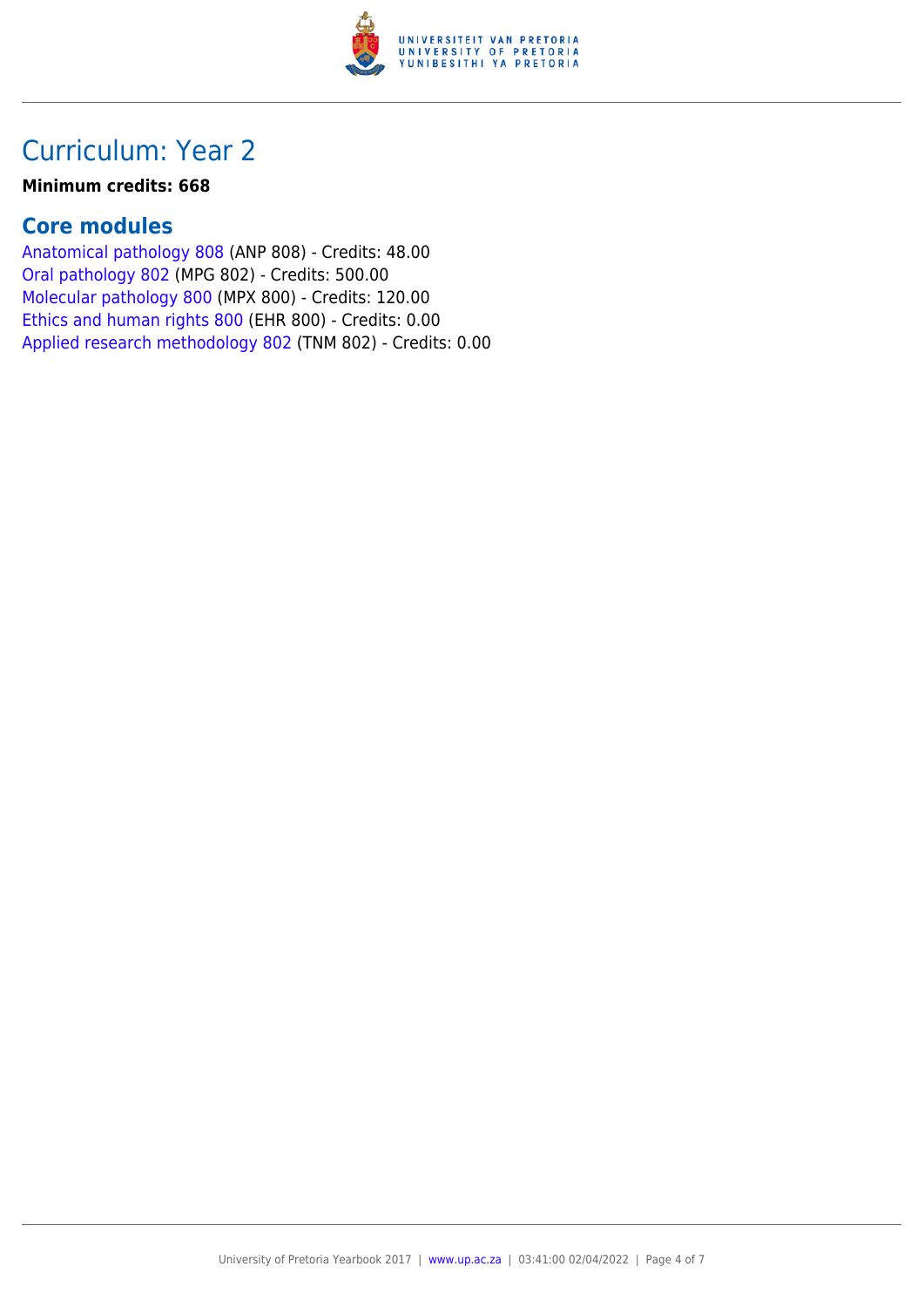

#### **Minimum credits: 500**

#### **Core modules**

[Oral pathology 802](https://www.up.ac.za/parents/yearbooks/2017/modules/view/MPG 802) (MPG 802) - Credits: 500.00 [Ethics and human rights 800](https://www.up.ac.za/parents/yearbooks/2017/modules/view/EHR 800) (EHR 800) - Credits: 0.00 [Applied research methodology 802](https://www.up.ac.za/parents/yearbooks/2017/modules/view/TNM 802) (TNM 802) - Credits: 0.00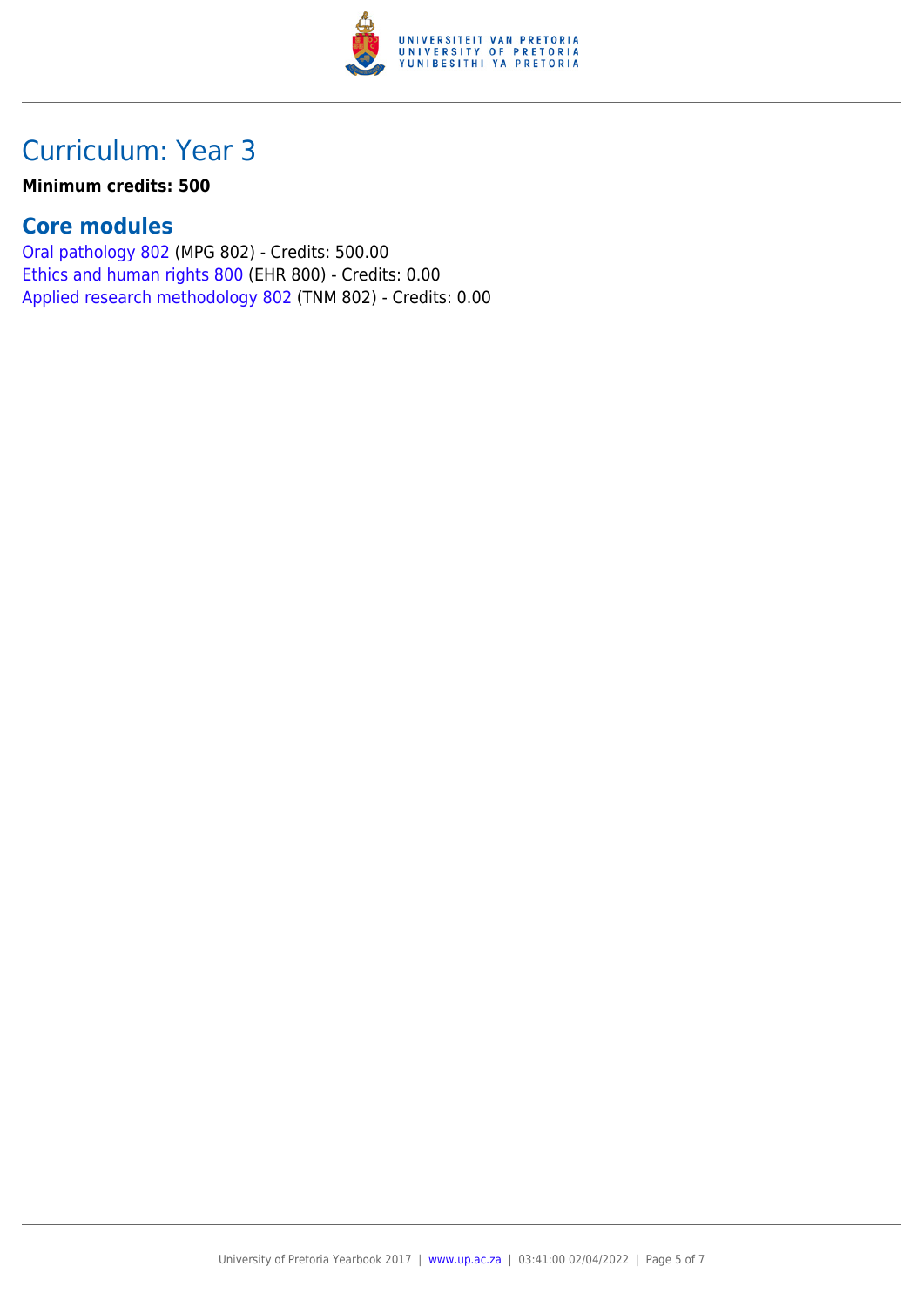

#### **Minimum credits: 680**

### **Core modules**

[Oral pathology 802](https://www.up.ac.za/parents/yearbooks/2017/modules/view/MPG 802) (MPG 802) - Credits: 500.00 [Ethics and human rights 800](https://www.up.ac.za/parents/yearbooks/2017/modules/view/EHR 800) (EHR 800) - Credits: 0.00 [Applied research methodology 802](https://www.up.ac.za/parents/yearbooks/2017/modules/view/TNM 802) (TNM 802) - Credits: 0.00 [Dissertation: Oral pathology 891](https://www.up.ac.za/parents/yearbooks/2017/modules/view/MPG 891) (MPG 891) - Credits: 180.00